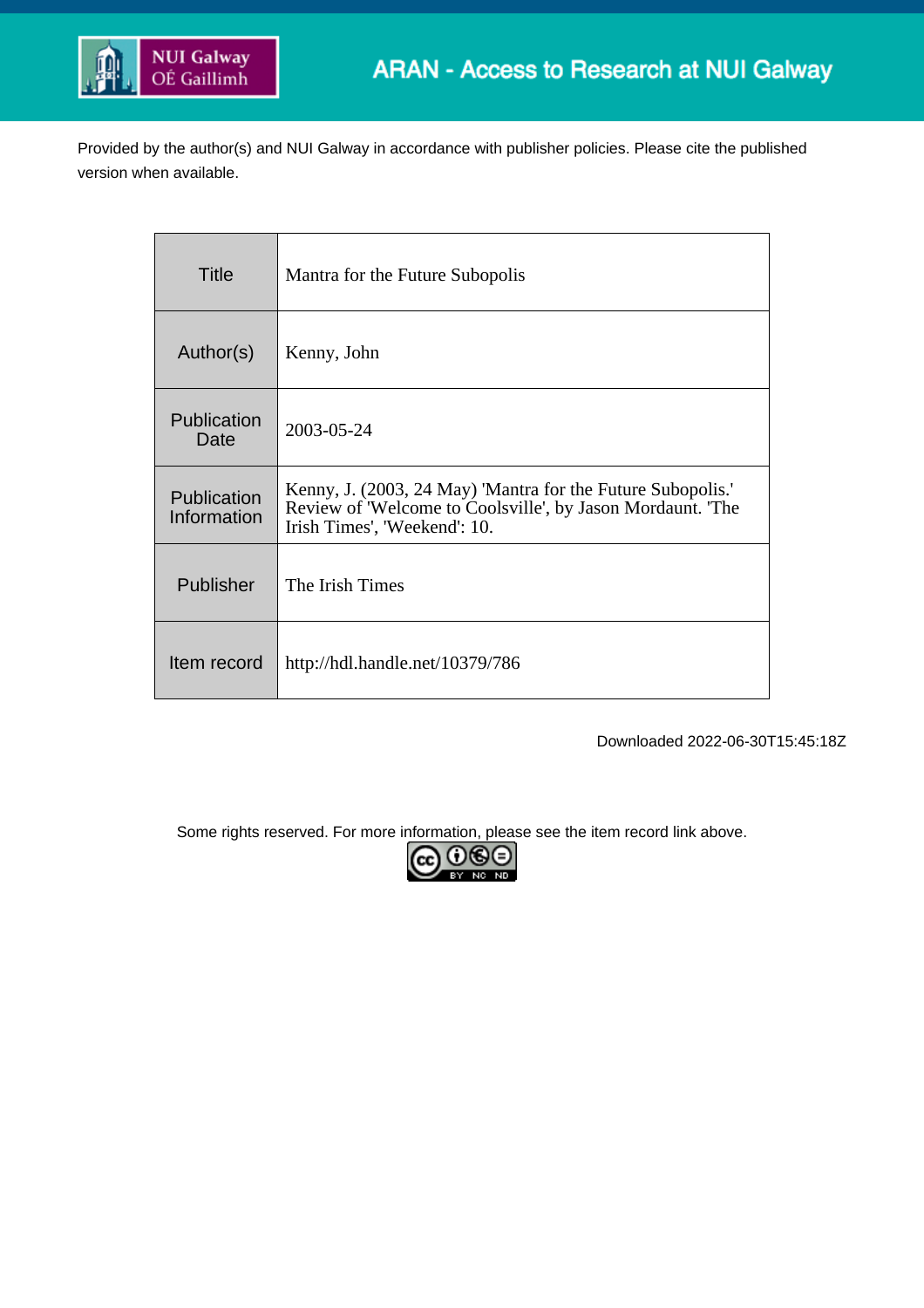## **Ireland in the Coming Times**

## **John Kenny**

## **Welcome to Coolsville**

By Jason Mordaunt Jonathan Cape, 361pp, £10.99

In fictional terms, Ireland has practically no future. While we are replete with topical and historical novels, we are generally devoid of any consistent attempts at futuristic fiction, and Eilís Ní Dhuibhne's *The Bray House* (1990) remains the one serious exception to the commonplace that Irish writers are preoccupied with the past. It is natural that more scientifically advanced countries produce more futuristic creative sensibilities; in the meantime of our own speedy chase after similar advancement, we should surely not leave the imagining of our possible futures to our politicians, economists and technocrats.

Step forward Jason Mordaunt, whose first novel is set in and around Dublin in 2028. *Welcome to Coolsville* opens with a Prologue which sets the scene of a country obsessed by the economy and success ("The sour taste of begrudgery was, happily, a thing of the past"), and which introduces the topic of cyber-terror. An unnamed man, while consulting a web library, has stumbled onto a "nefarious device" which allows him encryption control of everything from bank balances to weapons facilities. In the world of the "Big Seven", the "monster servers that had been running constantly now for twenty-odd years", he sabotages major television broadcasts by generating the visual and aural slogan: "WELCOME TO COOLSVILLE … COVER YOUR ASS … PASS THE BUCK … RESISTANCE IS FUTILE." For this, he has become known as "Mantra".

Coolsville is a "subopolis" thirty kilometres west of Dublin where Dr Kiely Flanagan has been conducting illegal work-productivity drug tests on guinea-humans for a medical company. The plot proper is initiated when Flanagan, to find the cash for a drug-habit debt, decides to blow the cover on her covert employer, J.P. Gillespie, whose "WentWest" corporation has for the past year been pestered by Mantra.

Things quickly get curious and nasty: three of the guinea-humans are killed in a staged car crash and the chief sleuth in the resultant cover-up is one Sister Jasmine Ylang-Ylang, member of the "Vervain Society" founded by a "rogue Jesuit" or of a "bleeding-heart kung-fu convent for anarcho-feminists", depending on character point of view. Sister Jasmine is also a cyber-terror investigator, and, after much conglomerate chicanery, a frame-up or two, and a major showdown between Mantra and WentWest, she discovers the identity of the well-intentioned terrorist and is left in control of his device.

Mordaunt seems more intent here on couching all in zaniness than on pursuing thematically or philosophically the human implications of the cyber-age. Though flat prose frequently damages the pace of the story ("He put water in the kettle to make tea and leaned on the counter as he waited for it to boil"), there is also a lively and suggestive engagement with some elements of contemporary culture. Amidst video phones, on-line music, voice-activated appliances and advanced procreation technology, the invented futuristic perspective allows for some incisive commentary on the ever-decreasing cycles of the nostalgia industry and the influence of the world media. The satire on corporate-sponsored mega-sports events is particularly welcome.